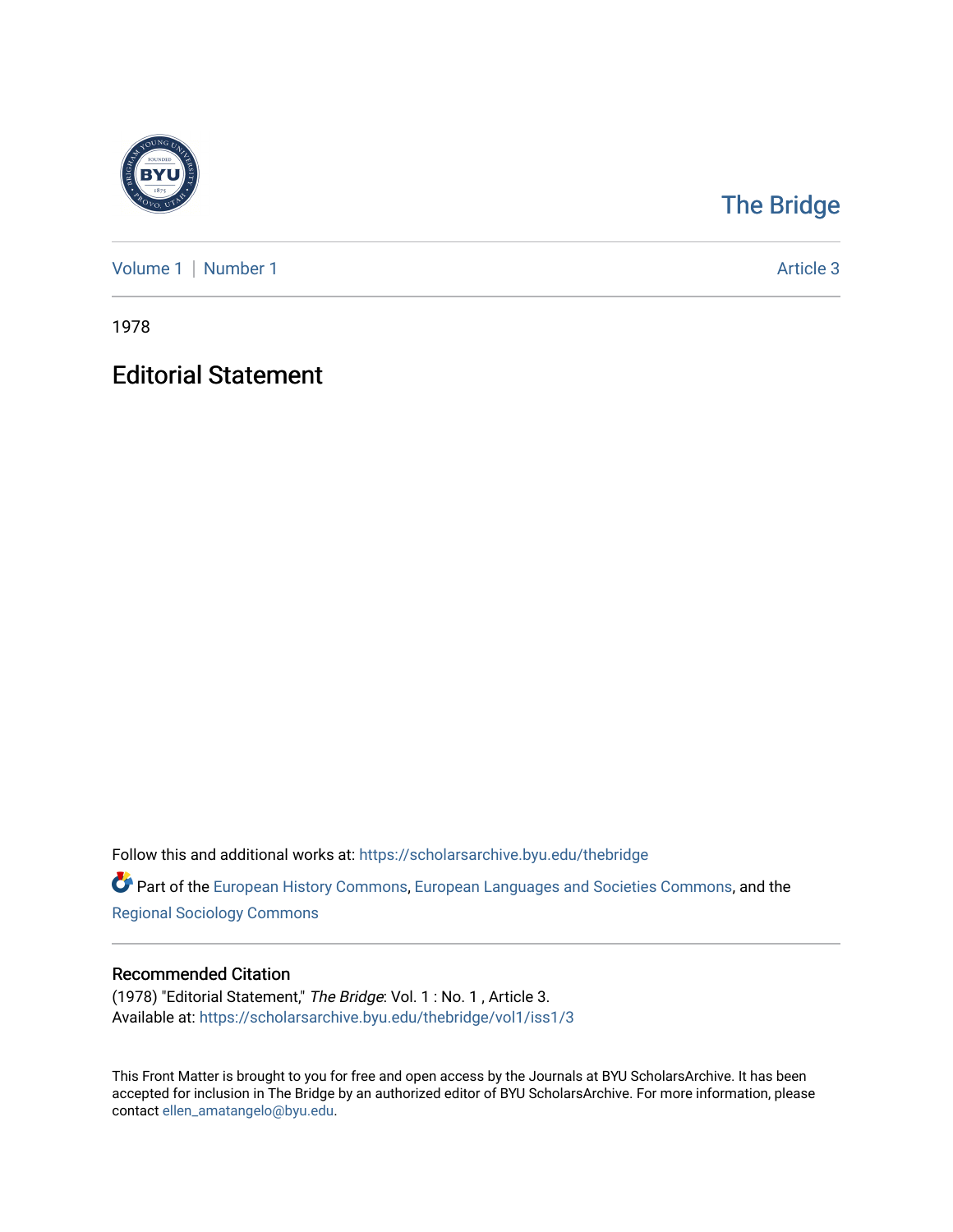## **Editorial Statement**

Why The Bridge? Several suggestions for naming the journal were received, but none seemed to inspire. Finally Ed and Gerda Sundberg suggested The Bridge, a name that can symbolize many things, e.g., a bridge between Danish Americans and Danes in Denmark, a bridge between present day Danish Americans and their forbears who migrated to this land, a link between the different ways that many of us view our Danish heritage, and as Gerda writes, "the bridge over which we may walk to find out and experience our past and bring it into the future." Andrew Christensen, Santa Maria, California, earlier had written that D.A.H.S. should be thought of as a bridge where the free flow of ideas could be enhanced .

This first issue of The Bridge is another step in the emergence of the Danish American Heritage Society. It demonstrates that not only is there enough interest among Danish Americans to support such ventures financially, but there are also people who are willing to devote time and effort in writing for such a publication.

It is our plan to continue publication of the Danish American Heritage Society Newsletter as well as The Bridge because they can serve two functions. The Newsletter is well suited for brief communications among members, e.g., who and where we are, short articles, reviews and letters from members that will constitute a dialogue as to what the Society should do to further its goals and to provide satisfaction to those who belong. The Bridge will develop into a publication for longer articles (both original and reprints of earlier significant articles), longer reviews of books and other publications, news and notes about recent developments of interest. Looking ahead it is our plan to publish The Bridge twice a year, in the spring and in the fall; and to issue the Newsletter in mid-summer and in mid-winter.

Through these two publication we hope to meet the needs which are not currently being met. First, we will provide an avenue for people to participate in an organization which communicates about things Danish American. Second, we will be an organization which contributes directly to the advancement of knowledge in the area of Danish American affairs.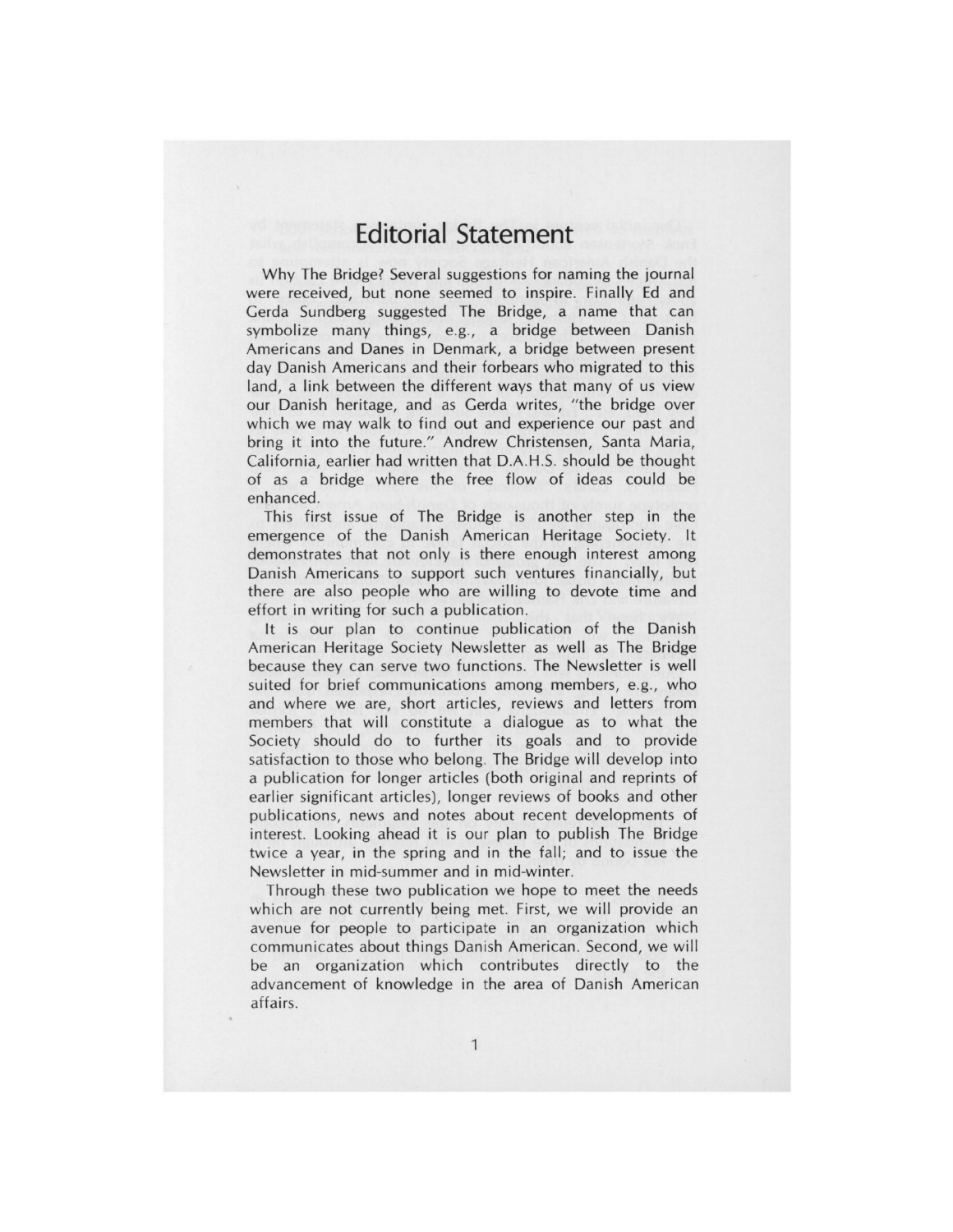Our initial venture in The Bridge contains a statement by Enok Mortensen about earlier attempts to accomplish what the Danish American Heritage Society now is attempting to do. Articles by Johannes Knudsen and Irving Howe caution us about ethnicity in general and our particular claim to heritage. Otto Hoiberg, among other things, has us think about what it is that makes us want to preserve our Danish traditions. Following these articles Thorvald Hansen offers some aids and suggestions to those who have an urge to explore the whereabouts of their ancestors to find out how they lived, etc.; Ed and Cerda Sundberg introduce us to their experiences in recording oral history; Clinton Hyde tells us about a remarkable lady and a drama society in Seattle that has maintained its Danish flavor throughout the years; and Harald H. Lund's "Memoir" of his father who "was a prototype surely of thousands of Danish-born Americans who have contributed by their industry, standards and beliefs to the strengthening of the social fabric in communities where they lived". The last group of articles are representative of what is being done: John Davis in history, Norman Bansen in literature and Erik Hansen in creative writing.

We hope that this issue, in addition to providing enjoyment, will reflect our expectations and serve as a foundation for future issues.

Our guidelines will come from experience, observing what others are doing, and most importantly, responses from the membership. Emphasizing that we do not have a formal policy to be adhered to by all contributors, the following general statement is meant as a suggestion and will be adjusted as the circumstances indicate that these guidelines need to be modified.

The editor relies heavily on the judgments and recommendations of the reviewers and referees although he is not bound by them.

Articles for The Bridge should be 3,000-6,000 words in length, however, shorter articles will not be excluded, per se. They should be typed on one side of the paper, double-spaced and have footnotes, if any, at the end of the article.